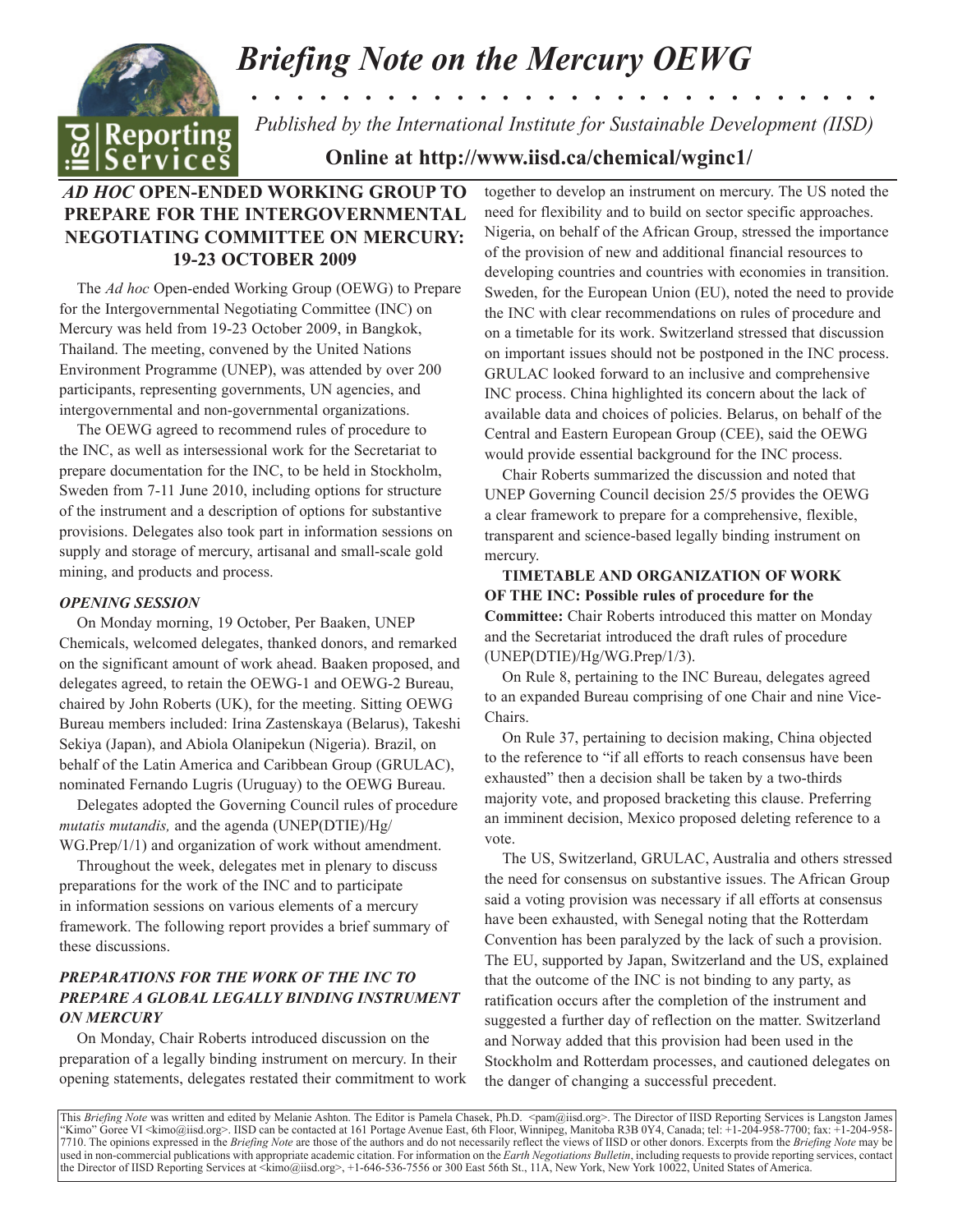

*Monday, 26 October 2009* **<b>***Page 2* **Page 2** *Page 2* 

Returning to the discussion on Friday, GRULAC noted they had confirmed that the rules of procedure language is consistent with the Stockholm Convention and Rotterdam Convention, and that this was acceptable, providing the strong recommendation that voting is a last resort was included in the report of the meeting. Explaining that all delegates placed a high degree of importance on achieving consensus, Chair Roberts elaborated that consensus on substantive matters was necessary to produce an instrument that countries could ratify. China, Indonesia and Qatar also indicated their agreement and Chair Roberts concluded that the draft rules of procedure would be recommended to the INC for adoption.

**Timetable for the negotiations and issues under consideration in other international forums:** Chair Roberts introduced this matter on Monday and the Secretariat introduced the Secretariat's proposed timetable for negotiations (UNEP(DTIE)/Hg/WG.Prep/1/4) and relevant issues being considered in international forums and their impact on the negotiation process (UNEP(DTIE)/Hg/WG.Prep/1/7). The Secretariat proposed five INC meetings for June 2010, January 2011, October 2011, June 2012 and January 2013. The Secretariat explained that while Sweden had offered to host the first INC, hosts were required for the remaining meetings. The Secretariat also noted that the document sets out four factors governing timing of discussions, including: availability of knowledge, complexity, sensitivity or relevant importance of the issues, and cross-cutting issues.

In the ensuing discussion, delegates generally supported the Secretariat's proposal. Norway, Japan, Sweden, CEE, Switzerland and the African Group proposed all issues should be discussed at the first INC, to ensure adequate opportunity for issue linkage. The US proposed addressing complex and crosscutting issues that would require repeated consideration. Canada stressed the importance of allowing enough time to deal with atmospheric emissions and favored early consideration of this issue. Australia supported the development of a project plan to establish sequencing of events. China and GRULAC said that discussion at INC-1 should focus on relevance and favored an "organic" agreement. Mexico highlighted the need to consider means of implementation.

Switzerland and Burkina Faso offered to host INC meetings and agreed to consult directly with the Secretariat on this.

**Options for the structure and provisions for the instrument:** This agenda item was introduced on Monday. The Natural Resources Defense Council (NRDC) discussed the recommendations in the Secretariat's timetable for negotiations (UNEP(DTIE)/Hg/Wg.Prep/1/4) and suggested delegates consider tasking the Secretariat to prepare draft elements of, and options for, the text of a globally legally binding instrument for consideration at the first INC.

In the ensuing discussion, several delegates supported intersessional work by the Secretariat, with Switzerland supporting draft elements, as opposed to a draft of elements, thereby not prejudging the negotiations at the outset. The US, supported by Australia, favored the Secretariat preparing those standard provisions not requiring discussion, and preferred to first have a conceptual discussion on substantive elements at INC-1. China highlighted the complexity of this task and preferred to reach consensus on basic elements, before tasking the Secretariat. GRULAC requested time to consult internally.

On Thursday afternoon, plenary considered three conference room papers (CRPs). The Secretariat introduced CRP.8, which included a list of papers or reports that might be made available to the INC, including a proposal related to options for the structure and standard provisions.

GRULAC introduced CRP.7, explaining that it was produced in acknowledgement that the process of defining the scope of the INC should occur concurrently with defining needs for implementation. He said the document was proposed as a guidance tool for the INC, that it was complimentary to the Secretariat's paper, and that the two documents should be merged.

Switzerland introduced CRP.9, proposing the Secretariat prepare an options paper outlining how the instrument could build in synergies with other relevant multilateral environmental agreements (MEAs) and policies, including climate change and energy policy.

In the subsequent discussion, the African Group and China supported the GRULAC paper, stating that need and means to comply should be at the forefront of the negotiations. The EU noted the need to discuss substantive and horizontal issues concurrently and, with CEE, agreed in principle with the GRULAC paper. Switzerland suggested the most innovative part of the GRULAC proposal is the table linking substantive and horizontal issues, which could form a tool to ensure balance between commitment to policy measures, and commitment specifically to providing technical and financial support, and suggested compliance should also be included in this tool. GRULAC highlighted that the table was perceived as a living document to guide the negotiating process. Jamaica added this tool could be used by individual governments during their preparations.

CEE, Indonesia, Colombia and Jordan supported the Swiss proposal on synergies. China and India stressed that mercury has to be a stand-alone instrument and cautioned that such a proposal could confine discussions.

It was generally agreed that the Secretariat's paper (CRP.8) provided a good basis for identifying work required by INC-1.

Mexico proposed, and delegates agreed, to merge the three documents and consider them as a whole. The Secretariat was tasked with collating these documents, taking into account the interventions in the plenary discussion, and presenting the collation for consideration.

On Friday, the Secretariat introduced a revised document on documentation to be made available to the INC at its first session (CRP.10), noting it represented a collation of CRP.7, 8 and 9 and that language perceived to pre-empt political decisions had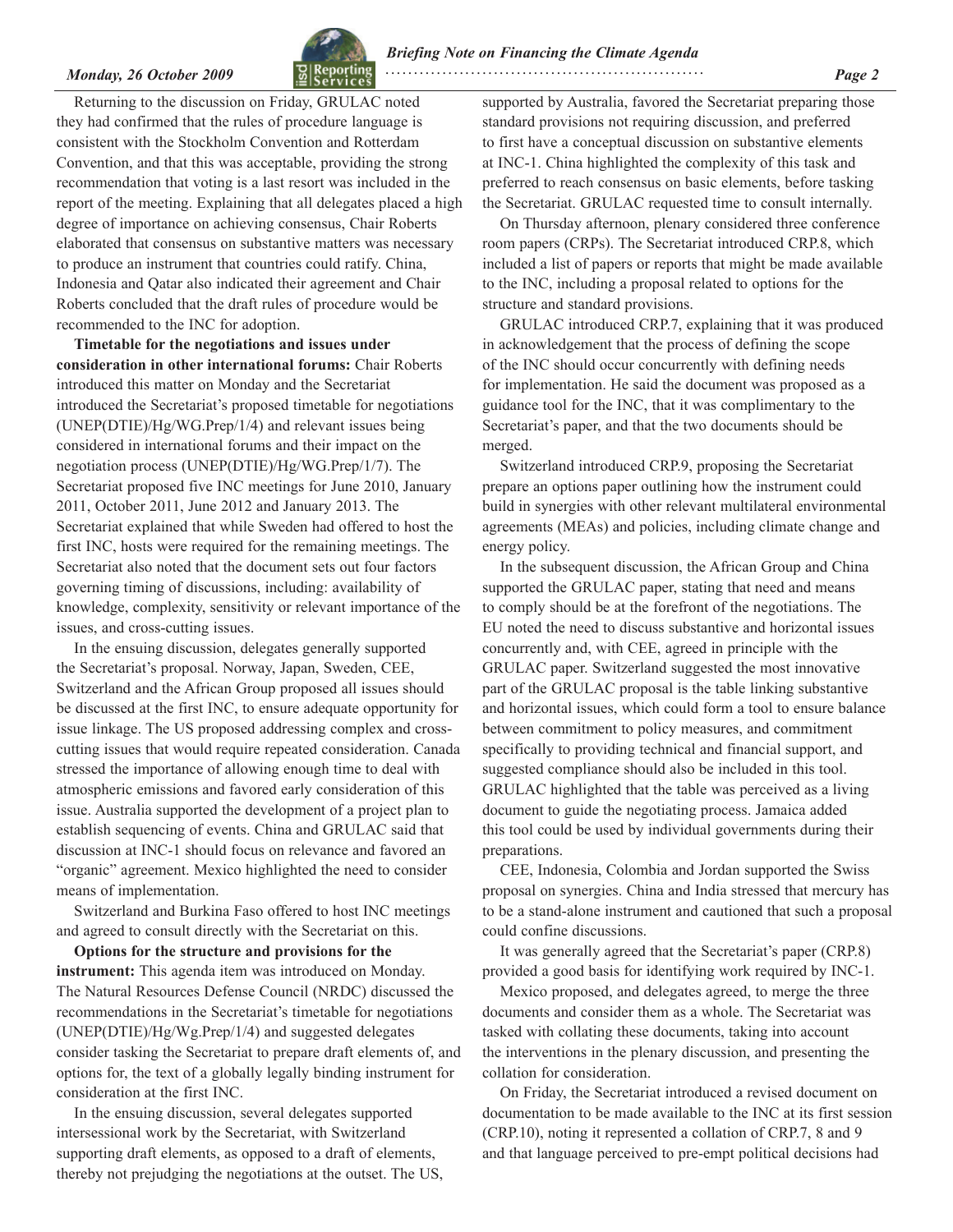

*Page 3 Monday, 26 October 2009*  **. . . . . . . . . . . . . . . . . . . . . . . . . . . . . . . . . . . . . . . . . . . . . . . . . . . . . . . .**

been omitted. Chair Roberts stated that the document represented guidance to the Secretariat and requested delegates consider the document in a spirit of compromise.

In the ensuing discussion, GRULAC congratulated the Secretariat, said the concerns of all delegations were taken into account and that the Secretariat had opened the door to consensus. After a short exchange delegates agreed to the intersessional work for the Secretariat and that CRP.10 would be annexed to the meeting report.

### **UPDATE ON PREPARATIONS FOR THE STUDY ON VARIOUS TYPES OF MERCURY-EMITTING SOURCES REQUESTED BY GC 25/5 (PARAGRAPH 29 STUDY):**

On Monday, Chair Roberts introduced this item on a study on various types of mercury-emitting sources, as mandated by Paragraph 29 of GC decision 25/5. The Secretariat introduced the proposed outline (UNEP(DTIE)/Hg/WG.Prep/1/5) and noted that the study is likely to be available by INC-2. In the ensuing discussions several delegations pointed to the need for this study to be made available as soon as possible.

Delegates returned to this item on Thursday morning and John Munthe, Swedish Environmental Research Institute, described the proposed content of the study including: analysis of technical characteristics of various types of mercury-emitting sources; current and future trends of mercury emissions; and analysis of the cost and effectiveness of alternative control technologies and measures. He said the study would be focused on four sectors: coal fire power plants and industrial boilers; industrial metal production; waste incineration; and cement factories. Munthe explained that the countries selected for the study included the US, China, India, South Africa, the EU, Brazil and the Russian Federation. On the methodology, Munthe said data would be collected via survey, preferably at the plant level, but that aggregated data would also be used. Regarding the timeline for the study, he said a Zero draft (containing existing information) would be finalized by the end of 2009, and the final report will be produced by October 2010 and presented to INC-2, at the beginning of 2011.

In the subsequent discussion, Chair Roberts encouraged delegates to focus on strategic questions and on how information from the Paragraph 29 study might be used in the INC process. Switzerland, supported by Norway and GRULAC, highlighted the need to consider mercury-containing equipment and suggested that the risk management of mercury emissions should be negotiated at INC-1, in parallel with the study's completion.

Indonesia, supported by India, stressed that emissions from the coal and gas industries, as well as emissions to other media, should also be included. The US said the study is focused on air emissions as these have the most direct impact on a global basis. Explaining that waste incineration is not a common waste disposal technique in developing countries, and that dump sites and landfills are more common, Japan said the study should target waste disposal practices more broadly and, with Brazil and India, said emissions to other media should also be considered.

China and Brazil cautioned against sacrificing the quality of the report for the sake of the deadline. China also said emissions post-2005 should be considered, as there is more available data. The EU encouraged the engagement of all stakeholders and highlighted the need to consider costs of inaction.

**INFORMATION THAT MAY ASSIST THE WORK OF INC:** Chair Roberts introduced this item on Monday and the Secretariat introduced the document on information that may assist the work of the INC (UNEP(DTIE)/Hg/WG.Prep/1/9), noting it provides a summary of all major studies and documents available on mercury and that the Secretariat was seeking additional guidance on information required by the INC. Several delegates called for updating the various existing reports. Jamaica requested a study on compliance mechanisms and an assessment of effectiveness. Japan requested a study on essential use criteria. The Secretariat agreed to prepare a CRP recording the requests of countries to present to plenary. CRP.8 was introduced on Thursday and delegates agreed to consider the paper along with CRP.9, submitted by Switzerland, on achieving synergies, and CRP.7, submitted by GRULAC, on the timetable and organization of work of the INC, under the agenda item on timetable and organization of work for the INC (see page 2).

**Supply and Storage of Mercury:** Chair Roberts introduced this item on Tuesday (UNEP(DTIE)/Hg/WG.Prep/1/INF/3). Peter Maxon, UNEP Consultant, discussed global mercury supply and trade. Highlighting that there are a small number of major mercury suppliers and traders, compared to widely dispersed consumption, Maxon advocated controlling mercury supply as a key policy option. He also observed that the general direction of trade is from wealthy to less wealthy countries. Maxon highlighted key measures to control the supply of mercury, including mercury export bans, a ban on new primary mercury mining, phase-out of existing mining, and collection of mercury from major sources (e.g., chlor-alkali decommissioning). He said the EU and US mercury export bans were helpful, described plans for safe storage, and highlighted that full transparency was critical to reduce mercury flows.

Brenda Koekkoek, UNEP Chemicals, discussed the International Forum on the Kyrgyzstan Primary Mercury Mining Project, which convened immediately prior to the OEWG. She explained that UNEP and the United Nations Industrial Development Organization (UNIDO) had been working with the Government of Kyrgyzstan and other development partners to develop plans to move away from primary mercury production in the near team. Koekkoek explained that the Forum concluded with three areas for action in Kyrgyzstan, including remediation and decommissioning of the mercury mine, local alternative development, and promotion of investment in other activities. She also noted that phasing out primary mining in Kyrgyzstan provides an opportunity to undertake near-term activities while negotiations on the mercury convention are ongoing.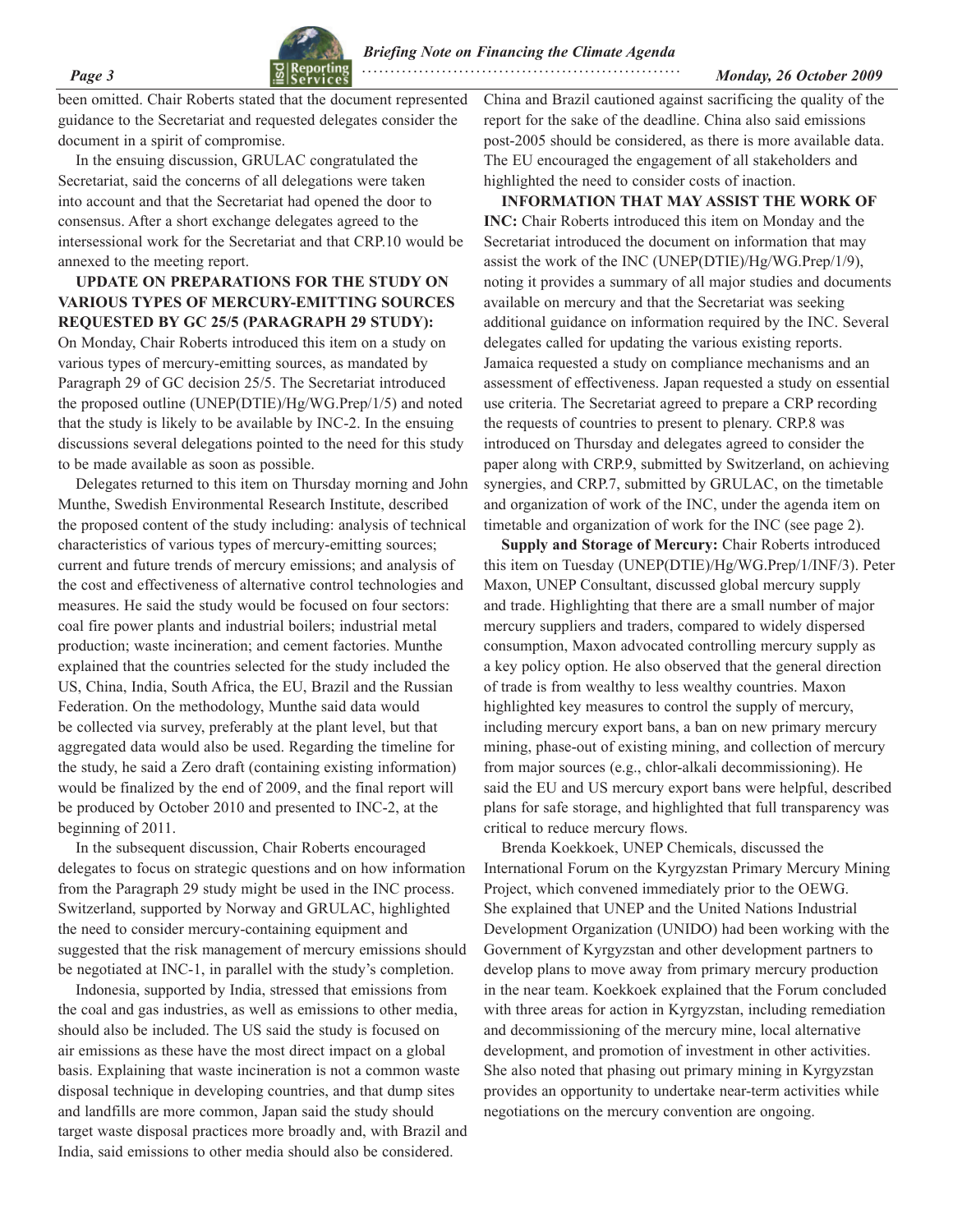

*Monday, 26 October 2009* **<b>***Page 4 Page 4 Page 4* 

Michael Bender, Mercury Policy Project/Zero Mercury Working Group, discussed the mercury storage-supply partnership and related initiatives and presented the draft business plan for near-term priority activities (UNEP(DTIE)/ Hg/WG.Prep/1/CRP.5). He said the goal of the partnership was to reduce mercury supply by 50% by 2013. Bender described regional projects in the Asia Pacific and Latin America and the Caribbean, and said the next steps included the comparative analysis of subregions, analysis of stabilization techniques, and a feasibility study on storage options. He concluded by stating that storage options for large quantities of mercury should be accessible globally, but that national and regional regulatory measures were necessary.

 In the subsequent discussion, the EU introduced a CRP presenting the legal situation of mercury supply and storage and mercury-containing products in the EU (UNEP(DTIE)/Hg/ WG.Prep/1/CRP.2) and noted that the EU is developing detailed safety storage criteria, which may be useful to other countries.

Germany introduced a report on technologies for the stabilization of elemental mercury and mercury-containing wastes (UNEP(DTIE)/Hg/WG.Prep/1/CRP.4), noting the report reviews existing techniques for chemically and physically stabilizing mercury through lowering the volatility and solubility.

The US highlighted that under its domestic ban on mercury export it had also committed to opening a mercury storage facility. Japan highlighted the need to consider how to share the responsibilities among waste generators and product producers. Tanzania praised the US and EU bans on mercury export and expressed hope that this would lead to less mercury exported to developing countries.

**Artisanal and Small-Scale Gold Mining (ASGM):** Kevin Telmer, Artisanal Gold Council, discussed the need for a profitable transition away from isolation and mercury use in ASGM. Noting that ASGM miners receive 70% or more of the international gold price, Telmer highlighted that ASGM presents an excellent development opportunity, as it is efficient at transferring wealth from rich to poor countries. He stressed that improved practices are needed to reduce mercury use and to make this activity sustainable. Telmer said ASGM produces 12% of the world's gold and results in at least 1,000 tonnes of mercury being released to the environment annually, approximately one third of all anthropogenic releases. He outlined several emission control measures including fume traps and retorts, and pollution prevention measures including the reactivation of mercury to allow continued reuse. Telmer noted a mercury treaty alone would not solve the problems caused by ASGM, but that the treaty would allow for global coordination of supply restriction actions.

Vilma Morales, Peru and Regional Representative to the Quick Start Programme (QSP) Board, provided an overview of mercury projects under the QSP, the financial mechanism for the Strategic Approach to International Chemicals Management (SAICM), and discussed experiences at the national level. She described regional projects in south-east Asia and South

America and said both projects were working to build national government commitment for addressing ASGM, to create multi-stakeholder strategic plans for mercury reduction and to enhance regional coordination and collaboration. Describing the limitations of the projects, she said project activities had been limited to pilot cities in Peru, Bolivia, Cambodia and the Philippines, but that ASGM activities are widely dispersed, and that further work is necessary. Morales also noted that the projects did not include the participation of the health sector and stressed the need to tackle health impacts.

Ludovic Bernaudat, UNIDO, discussed the Global Mercury Partnership on ASGM and noted that UNIDO and the Natural Resources Defense Council were jointly leading the project. Bernaudat said the overall goal of the project was to reduce mercury use and emissions from ASGM by 50% by 2017. He underscored the urgent need to: restrict the supply of mercury to provide a price signal to miners to conserve mercury; integrate miners into the formal economy to enable the implementation of programmes to raise awareness and educate miners; and to develop successful models of transition to low and non-mercury ASGM. Bernaudat said priorities for the partnership include eliminating the most damaging practices including whole-ore mining and the use of mercury with cyanide, which he said leads to increased mobility and bioavailability of mercury. He also outlined ongoing work to establish a fair-mined/fair-traded labeling system. Bernaudat invited additional partners to join the project.

In the ensuing discussion, Suriname highlighted that in his country many of the mining practices using mercury are medium-sized enterprises and don't fit under the category of ASGM. Nigeria stressed the adverse health impacts associated with ASGM and encouraged UNIDO to extend its activities to additional African countries. The US stressed the urgency of the ASGM issue and questioned the availability of suitable nonmercury technologies. Pakistan called for a database of miners affected by mercury exposure. The EU highlighted that one intended benefit of the export ban on mercury is the reduction of mercury availability for ASGM.

**Products and wastes:** David Lennett, NRDC, discussed the transition to mercury-free products. He said successful transitions from mercury-containing to mercury-free products had been demonstrated in several product types including switches/relays, thermometers and batteries (excluding button cells). Lennett explained that obstacles remained for button cell batteries, dental amalgam and various types of lamps. Highlighting that for most mercury products alternative solutions exist, Lennett said that issues of production capacity, quality control and cost may still arise in some areas across the world. He noted a global instrument on mercury may begin to address these issues.

Ibrahim Shafii, Secretariat of the Basel Convention, discussed mercury waste in the context of the INC. Explaining that mercury cannot be destroyed and that it is highly dispersive, Shafii said removing mercury from the waste stream is the most effective way of containing waste. He noted the Basel